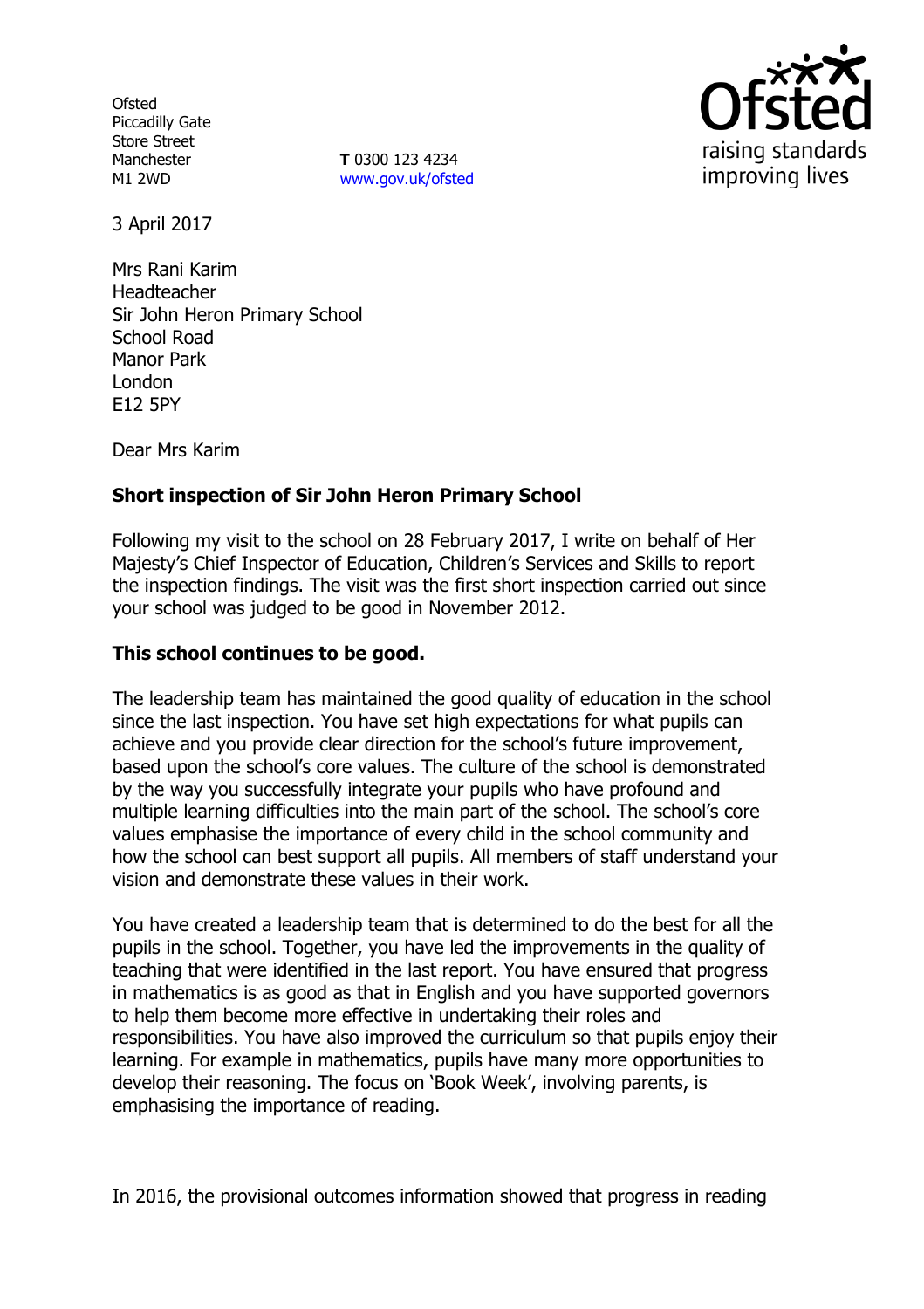

and writing for pupils who have special educational needs and/or disabilities was low. Our learning walk and analysis of most recent school information confirmed that, as a result of an emphasis on improving teaching, pupils who have special educational needs and/or disabilities are making better progress.

Your pupils are very proud of the school. They believe this is a good school because of the opportunities the school provides for more disadvantaged pupils. You have created an environment where they are safe and can thrive. They behave well in lessons, at breaktimes and around the school. The children demonstrate independence from an early age in their choice of activities. Your peer mediators help to resolve minor issues between other pupils in order to ensure that behaviour is as good as it can be.

## **Safeguarding is effective**

Leaders ensure that everyone at the school has collective responsibility to keep pupils safe and all staff understand that. The safeguarding and outreach manager leads on safeguarding. You and the deputy headteacher are the designated safeguarding leads. Working closely with other leaders and the learning mentor, the safeguarding manager makes sure that all statutory requirements are met and that all children are safe. For example, checks on visitors are rigorous and pupils are aware of keeping themselves safe from a wide range of potential dangers, including cyber bullying. Recent building work reinforced the school's safety practices, so that all pupils knew what to do in the event of a fire.

The school's business manager makes sure that all pre-employment checks are rigorously undertaken and, each term, the governor linked to safeguarding monitors the school's practice. The leadership team has ensured that all safeguarding arrangements are fit for purpose and records are detailed and of high quality. All staff receive child protection training, at the appropriate level, which is updated regularly. As a result, staff have a thorough understanding of the school's safeguarding procedures.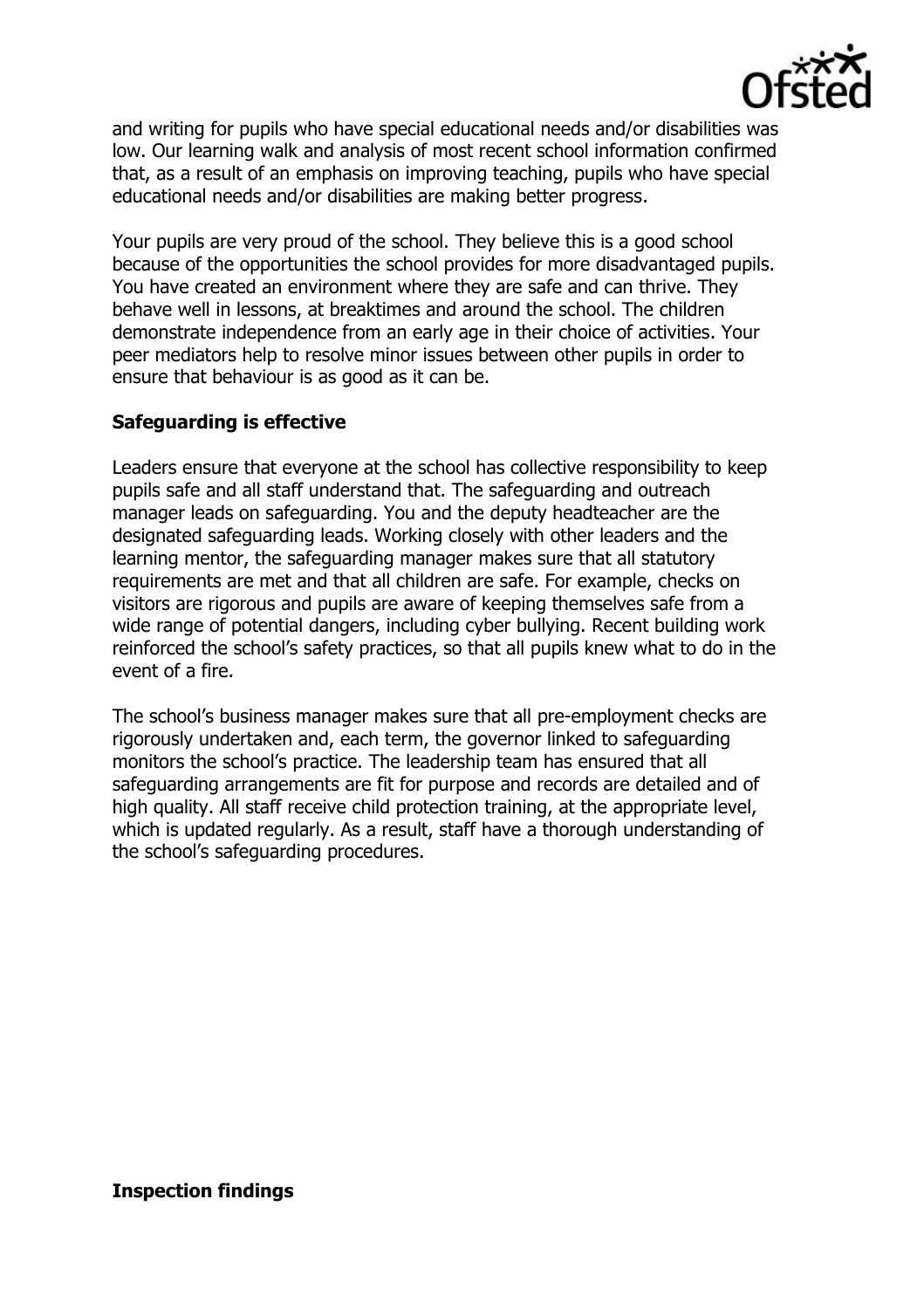

- My first line of enquiry focused on the actions taken to ensure that pupils make good progress, especially in reading and mathematics. Senior leaders model effective leadership skills, including how to use a range of information to improve the work of the school. For example, they have used the assessments from 2016 to identify priorities for this year. This includes a greater focus on pupils exceeding national expectations in core subjects and ensuring most-able pupils do well. Leaders check that all teachers carry out all of the school's requirements for teaching and learning through observations and work sampling. The performance of each pupil is looked at carefully so that leaders can check whether pupils are making sufficient progress. Consequently, leaders track pupils' progress well. However, there are some inconsistencies in the expectations of some teachers, as shown in pupils' books where their learning is not stretched.
- Staff intervene at the earliest opportunity to ensure that pupils' progress improves even further. The school has demonstrated a strong emphasis on reading, writing and mathematics in all year groups and for all pupils. New programmes of work have been introduced to improve learning in both English and mathematics. Additional clubs have been established, for example, the 'Brilliant Club', and 'Hots Club', which extends the reasoning skills of the most able pupils. The school makes sure that the needs of pupils are met as early as possible, followed by putting in place the right actions to meet those needs.
- **Pupils in Year 6 who read to me, read well and with expression. They read** from a wide variety of texts. They can talk with confidence about their books. They use different strategies when reading an unfamiliar word. For example, a pupil was sufficiently confident to pronounce the word 'chic' correctly but knew to use contextual clues to help him if necessary. Most-able disadvantaged pupils read with confidence and fluency.
- My second line of enquiry considered the outcomes for those pupils who have special educational needs and/or disabilities. There is a greater emphasis on the needs of specific groups such as the most able pupils and those who have special educational needs and/or disabilities. As a result, most pupils' books show that they make good progress over time.
- $\blacksquare$  The recently introduced system for tracking the progress of pupils is helping the safeguarding and outreach manager to ensure that the needs of pupils are well met. This is supported by the school's most recent assessments which show that most pupils who have special educational needs and/or disabilities make good progress, given their starting points and capabilities.

■ In Nursery, many children arrive with skills that are below expectations for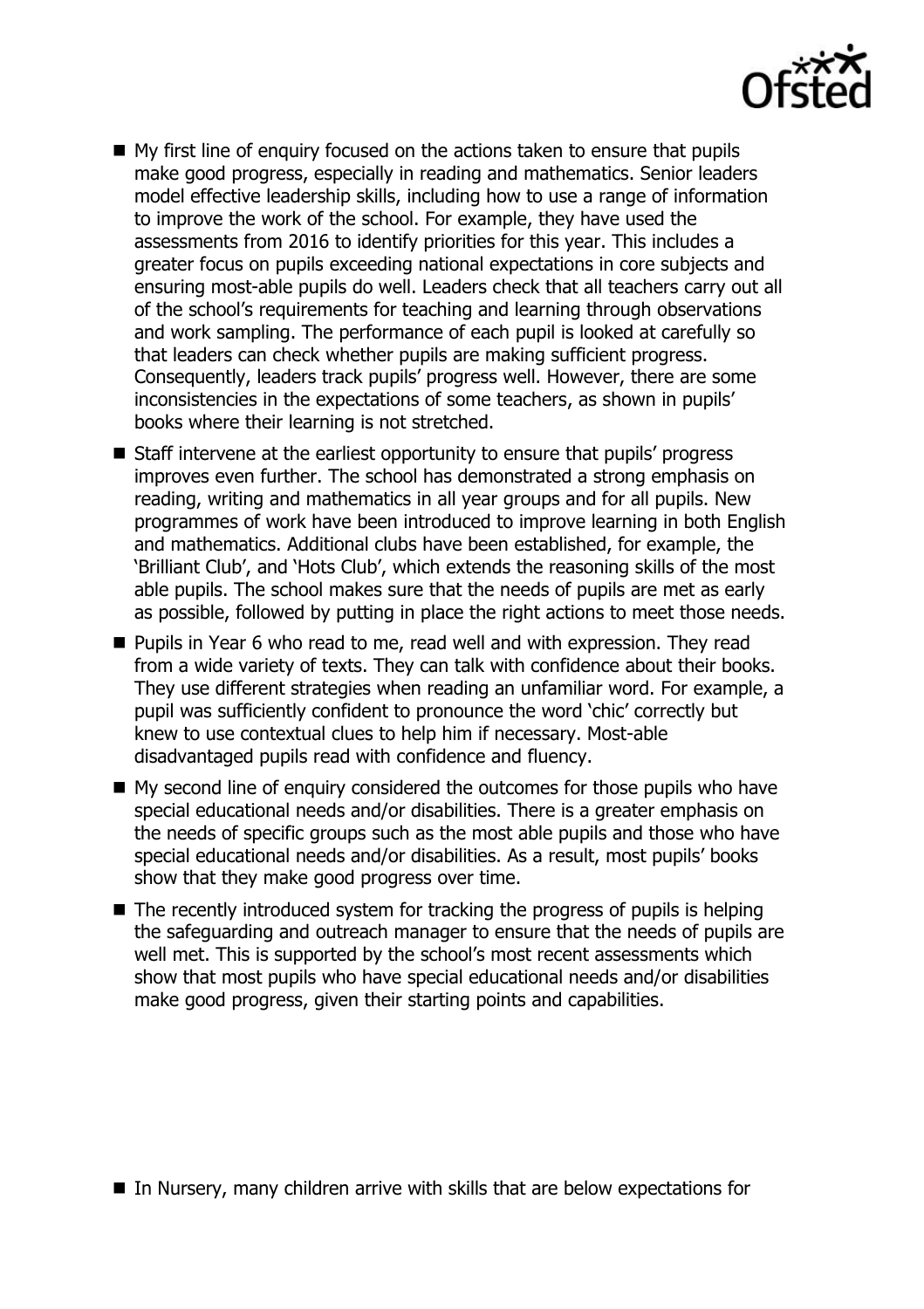

their age, particularly in language and communication and personal development. Staff ensure that children practise their early reading, writing and mathematical skills, including by support from older pupils. The school understands the importance of the early identification of needs. As a result, throughout the early years, good support from adults provides a range of opportunities for children to develop their early reading and writing skills. This is enabling children to be more independent and confident.

- **Pupils in key stage 1 are challenged to make good progress. The organisation** of the learning helps most-able pupils and those who have learning difficulties to do well. For example, the use of practical apparatus helps pupils better understand how to add or to solve fractions. The most able pupils are challenged through tasks set and extension activities. However, although most-able pupils understand how to solve fraction problems, they are less confident in knowing their multiplication tables. Attainment measures show that pupils in key stage 1 who have special educational needs and/or disabilities achieve well from their starting points and pupils make good progress.
- Pupils' progress and attainment at the end of key stage 2, apart from in reading, broadly match the national picture. The proportion of pupils that met the expected standard in phonics in Year 1 and achieved a good level of development in the early years was above the national figure. However, too few pupils achieved the expected level in reading at the end of Year 6, resulting in below-average attainment in all subjects combined.
- My third line of enquiry focused on the actions leaders have taken to reduce levels of pupils' absence. The school has in place a full range of strategies that are continuing to improve attendance. Your work with families and other agencies has led to improvement over time for some pupils. However, attendance for some pupils, including disadvantaged pupils, is too low.

## **Next steps for the school**

Leaders and those responsible for governance should ensure that:

- overall attendance continues to improve so it is at least in line with national levels for all groups, including disadvantaged pupils
- $\blacksquare$  more robust monitoring and interventions result in outcomes improving, particularly in reading and for most-able pupils.

I am copying this letter to the chair of the governing body, the regional schools commissioner and the director of children's services for Newham.

Yours sincerely

Richard Barnes **Ofsted Inspector Information about the inspection**